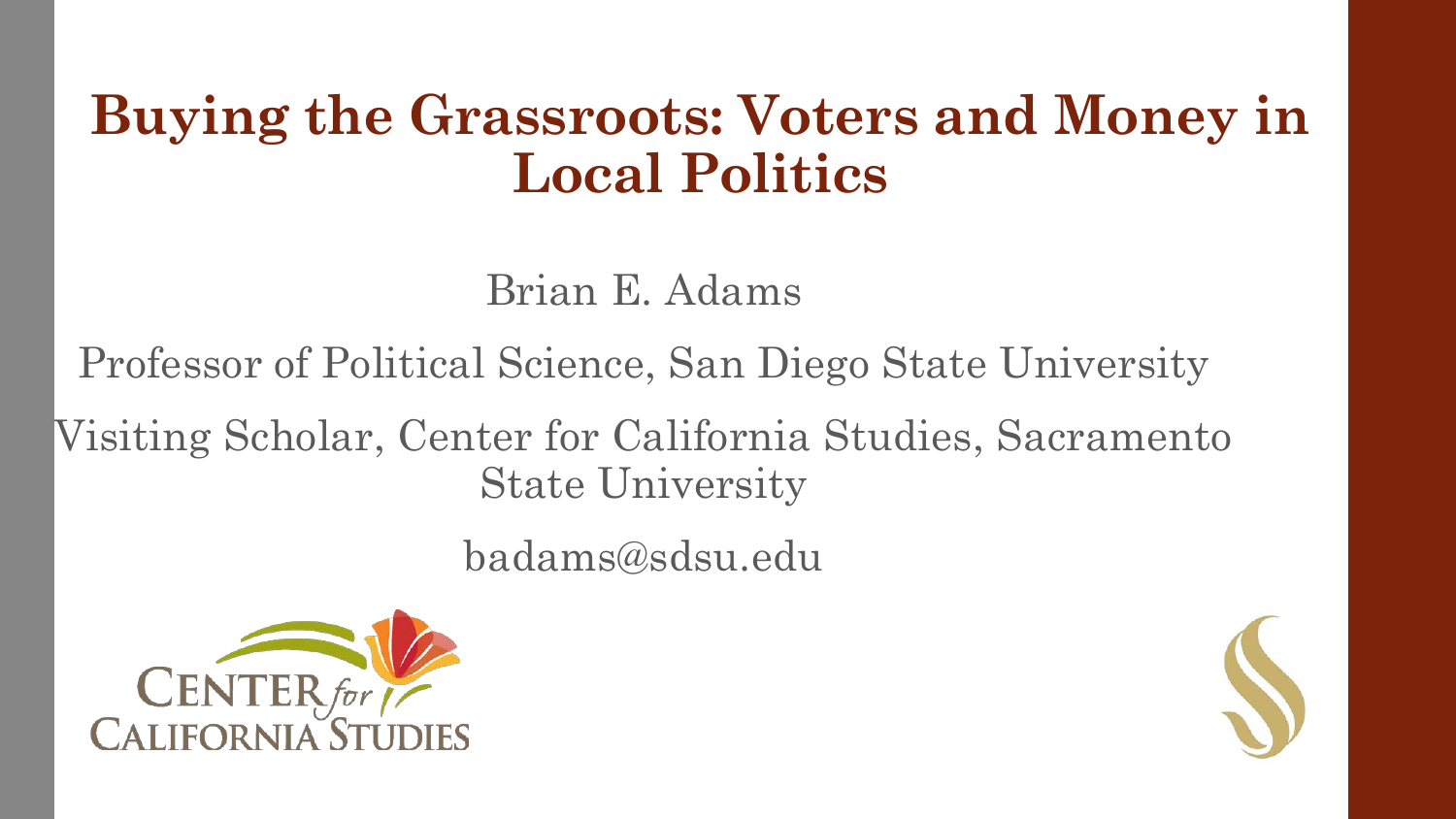## **The benefits of smallness**

- Greater capacity for retail politics, reducing influence of campaign spending
- Lower campaign finance barrier, allowing for more candidates to run competitive campaigns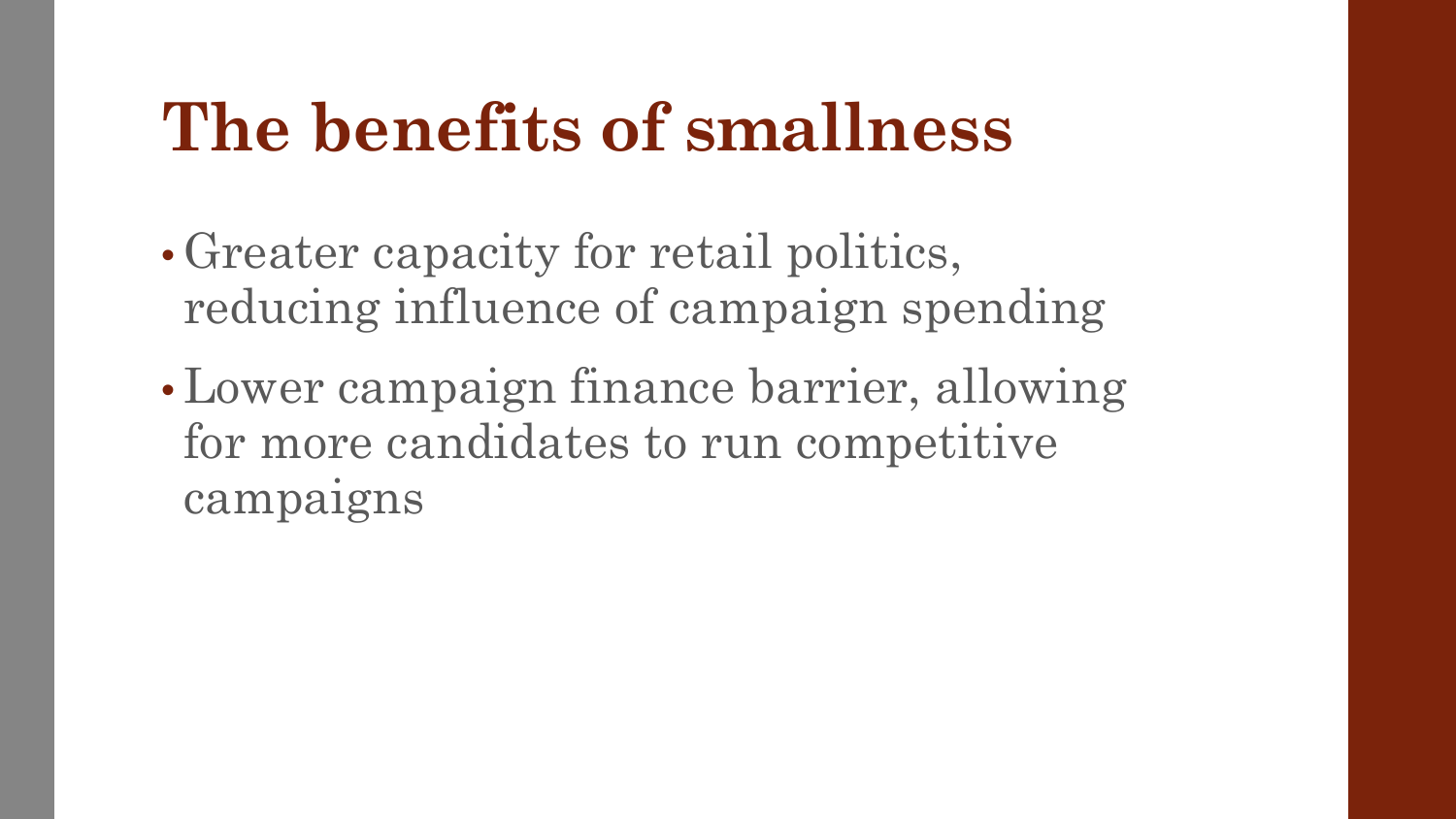# **Data overview**

- Data acquired from the California Election Data Archive, Secretary of State's office, and individual cities
- 61 California cities
- City council and mayoral races
- Years: 2008-2015
- Approximately 400 races and 1,700 candidates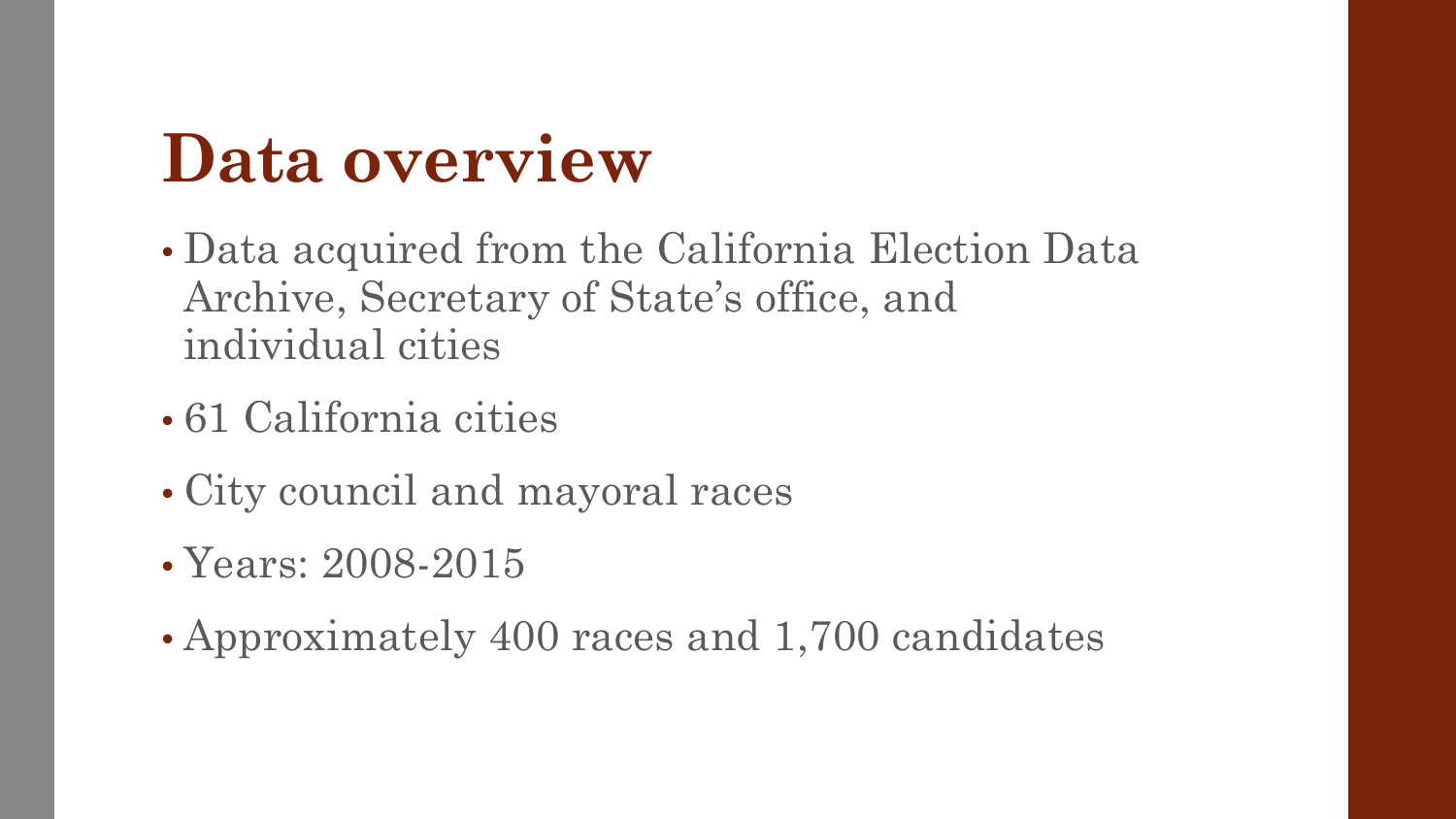# **Research questions**

- Is money necessary to run competitive campaigns in small cities?
- Does campaign spending matter less in small cities?
- Do elections become more or less competitive as city size decreases?
- How do voters make decisions in city elections?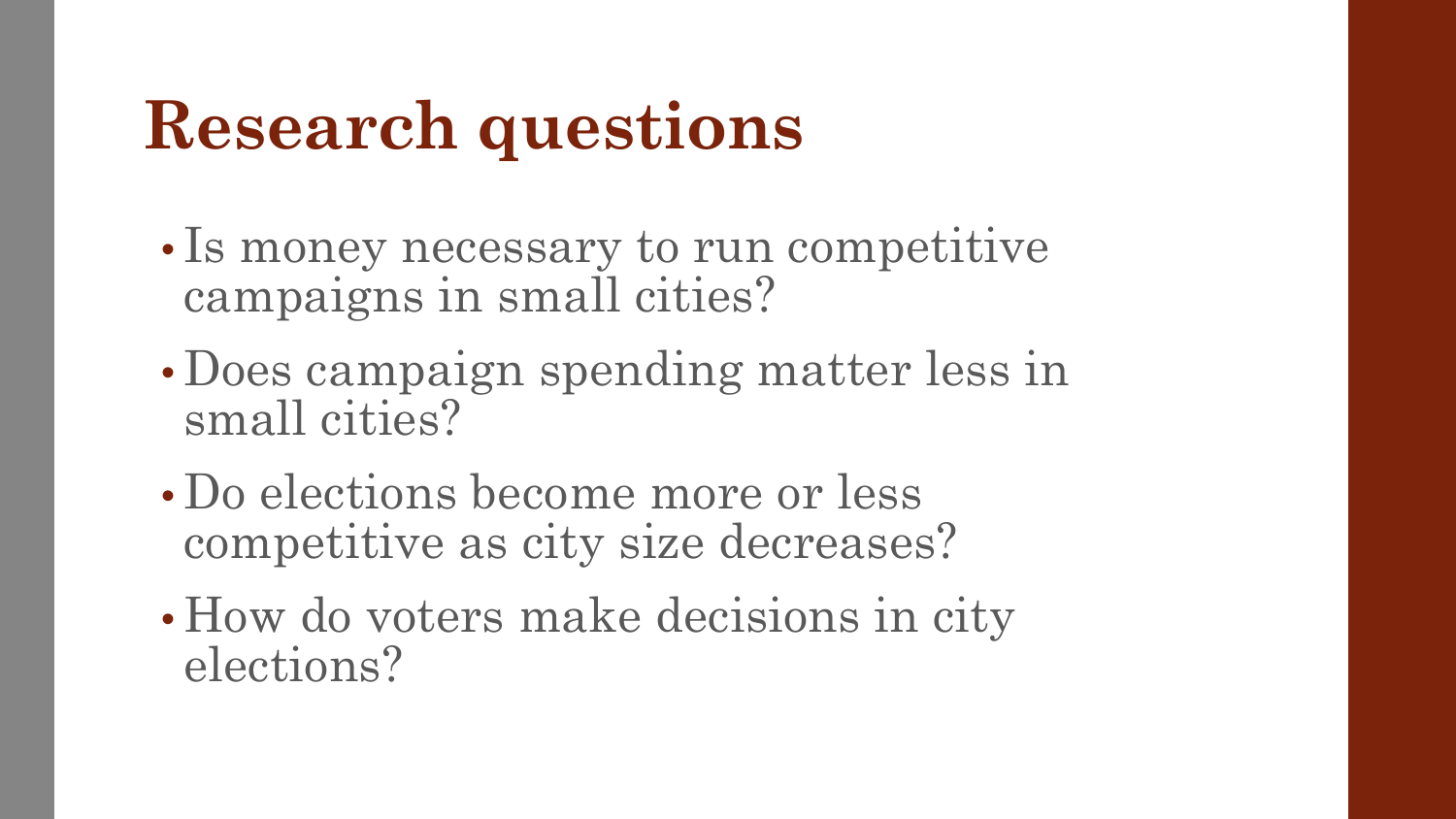#### **Expenditures per registered voter Major candidates in competitive elections**

|                           | Average<br>expenditures<br>per registered<br>$\overline{\text{voter}}$ | $%$ of<br>candidates<br>between 0 and<br>\$2,000 | % of winners<br>between 0 and<br>\$2,000<br>expenditures* |
|---------------------------|------------------------------------------------------------------------|--------------------------------------------------|-----------------------------------------------------------|
|                           |                                                                        | expenditures                                     |                                                           |
| <b>At-large elections</b> |                                                                        |                                                  |                                                           |
| Less than $25,000$ RV     | \$.94                                                                  | 9.2                                              | 9.8                                                       |
| 25,000 to 50,000 RV       | \$.81                                                                  | 0.5                                              | 0.0                                                       |
| 50,000 to 100,000 RV      | \$.79                                                                  | 2.2                                              | 0.0                                                       |
| Over 100,000 RV           | \$.74                                                                  | 3.3                                              | 0.0                                                       |
|                           |                                                                        |                                                  |                                                           |
| <b>District elections</b> |                                                                        |                                                  |                                                           |
| Less than $25,000$ RV     | \$2.79                                                                 | 3.7                                              | 4.9                                                       |
| 25,000 to 50,000 RV       | \$2.98                                                                 | 0.0                                              | 0.0                                                       |
| 50,000 to 100,000 RV      | \$2.73                                                                 | 0.0                                              | 0.0                                                       |
| Over 100,000 RV           | \$3.53                                                                 | 1.6                                              | 0.0                                                       |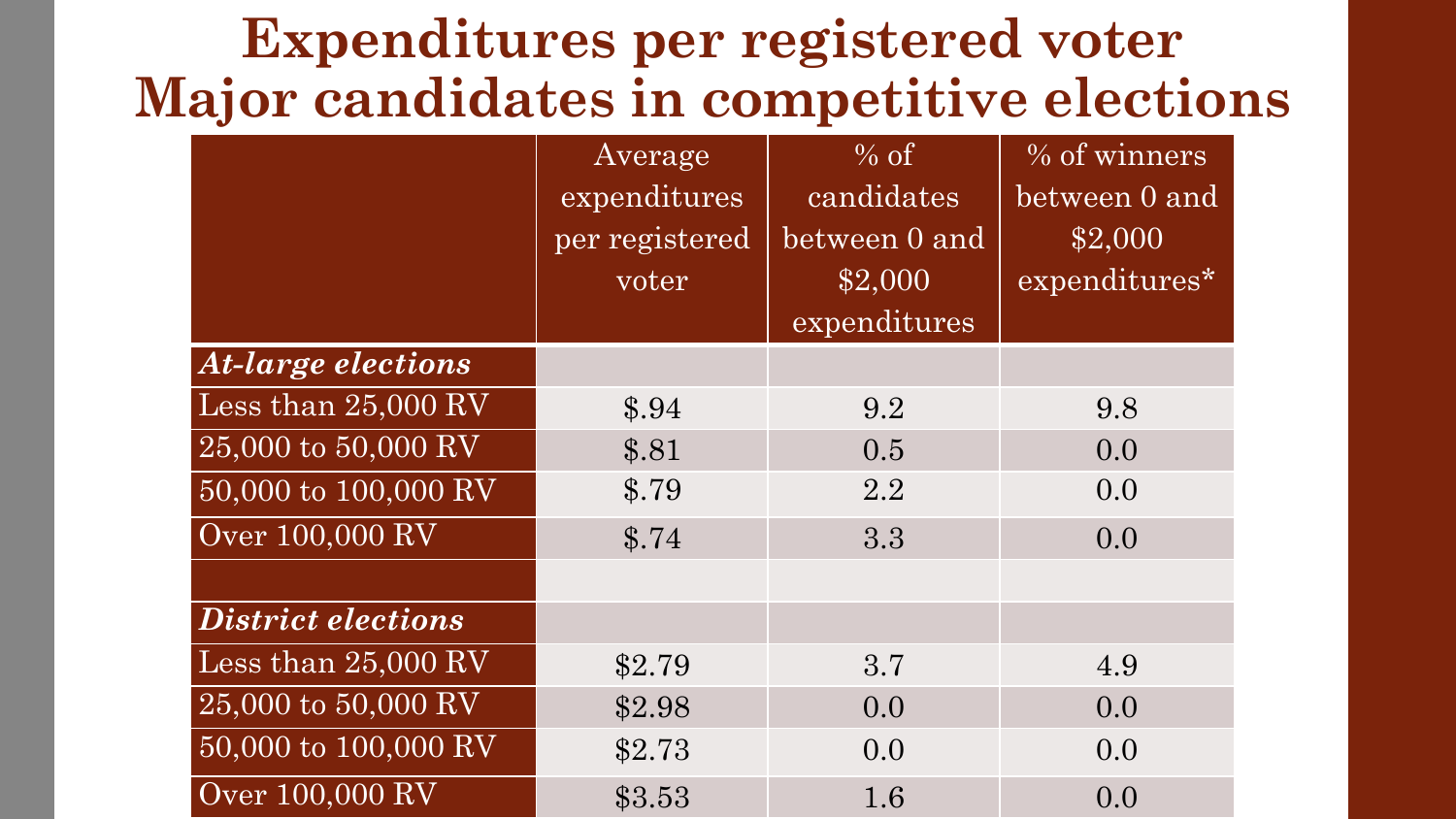# **Example: Novato, CA**

- Population (2010): 51,904
- Registered voters: 29,765
- Average expenditures, competitive candidates: \$23,070
- Of the 16 competitive candidates, only three spent less than \$10,000 (none of whom were elected)
- There were four candidates who tried to run with \$2,000 or less, but none were competitive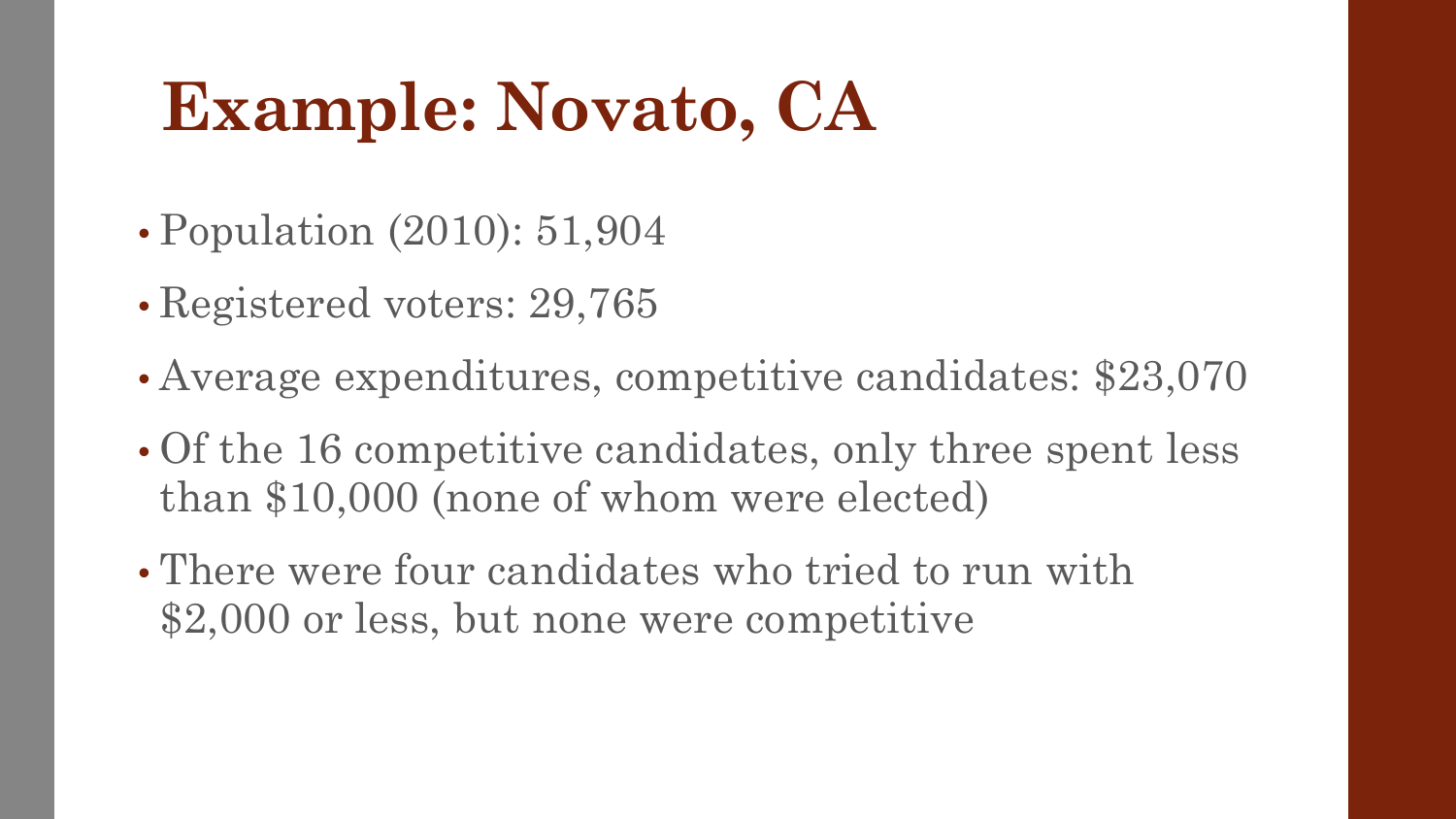#### **Campaign spending and electoral outcomes Competitive races only**

|                           | % of winning<br>candidates who | # of winning<br>candidates* |
|---------------------------|--------------------------------|-----------------------------|
|                           | were outspent                  |                             |
| <b>At-large elections</b> |                                |                             |
| Less than 25,000 RV       | 51.0                           | 51                          |
| 25,000 to 50,000 RV       | 37.4                           | 107                         |
| 50,000 to 100,000 RV      | 38.2                           | 68                          |
| <b>Over 100,000 RV</b>    | 59.3                           | 27                          |
|                           |                                |                             |
| <b>District elections</b> |                                |                             |
| Less than 25,000 RV       | 26.8                           | 41                          |
| 25,000 to 50,000 RV       | 36.2                           | 69                          |
| 50,000 to 100,000 RV      | 26.9                           | 26                          |
| <b>Over 100,000 RV</b>    | 27.6                           | 29                          |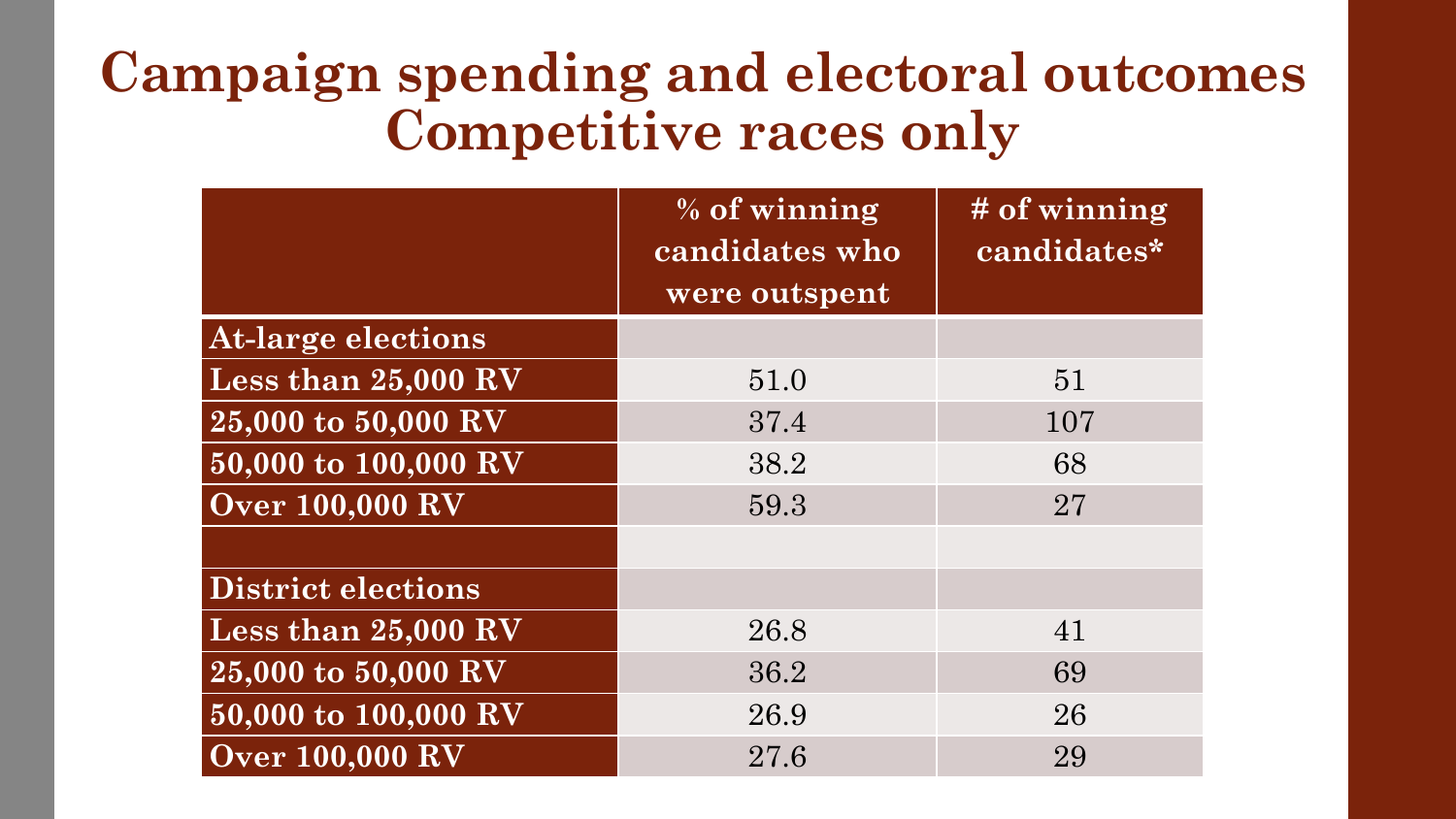# **Findings on competition**

- Incumbents had a 86% re-election rate
- Incumbents re-election rates and fundraising advantage consistent across differently-sized cities, although lower in at-large elections
- The likelihood of a race being competitive was not correlated with city size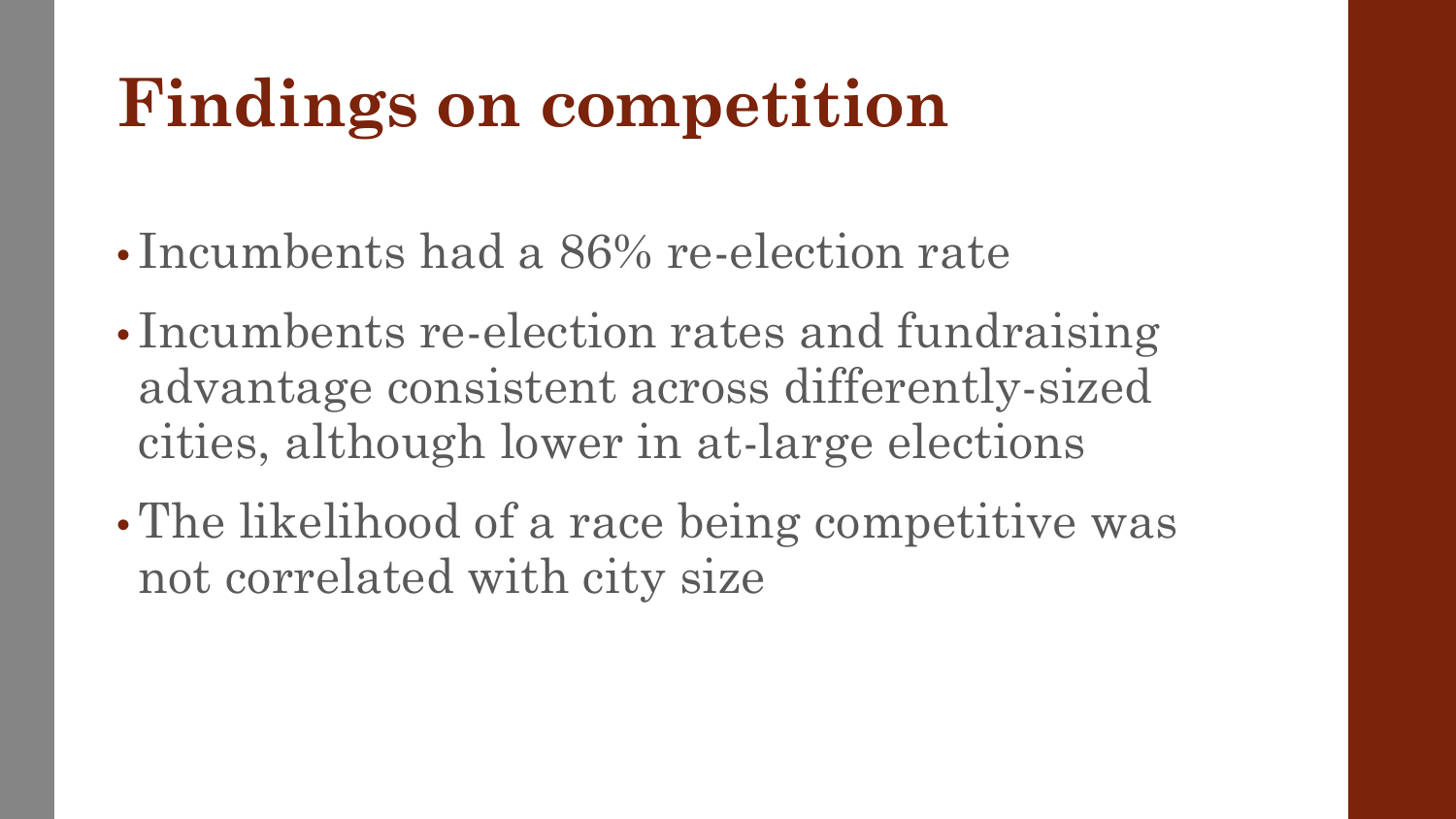## **Rules for ballot designations**

- Up to three words (elected positions can be longer)
- Can list multiple occupations
- Must describe current "profession, occupation, or vocation"
- Cannot use superlatives (e.g. "world-renowned researcher")
- Previous occupations not allowed unless retired
- Cannot list hobbies or generic status words such as "taxpayer"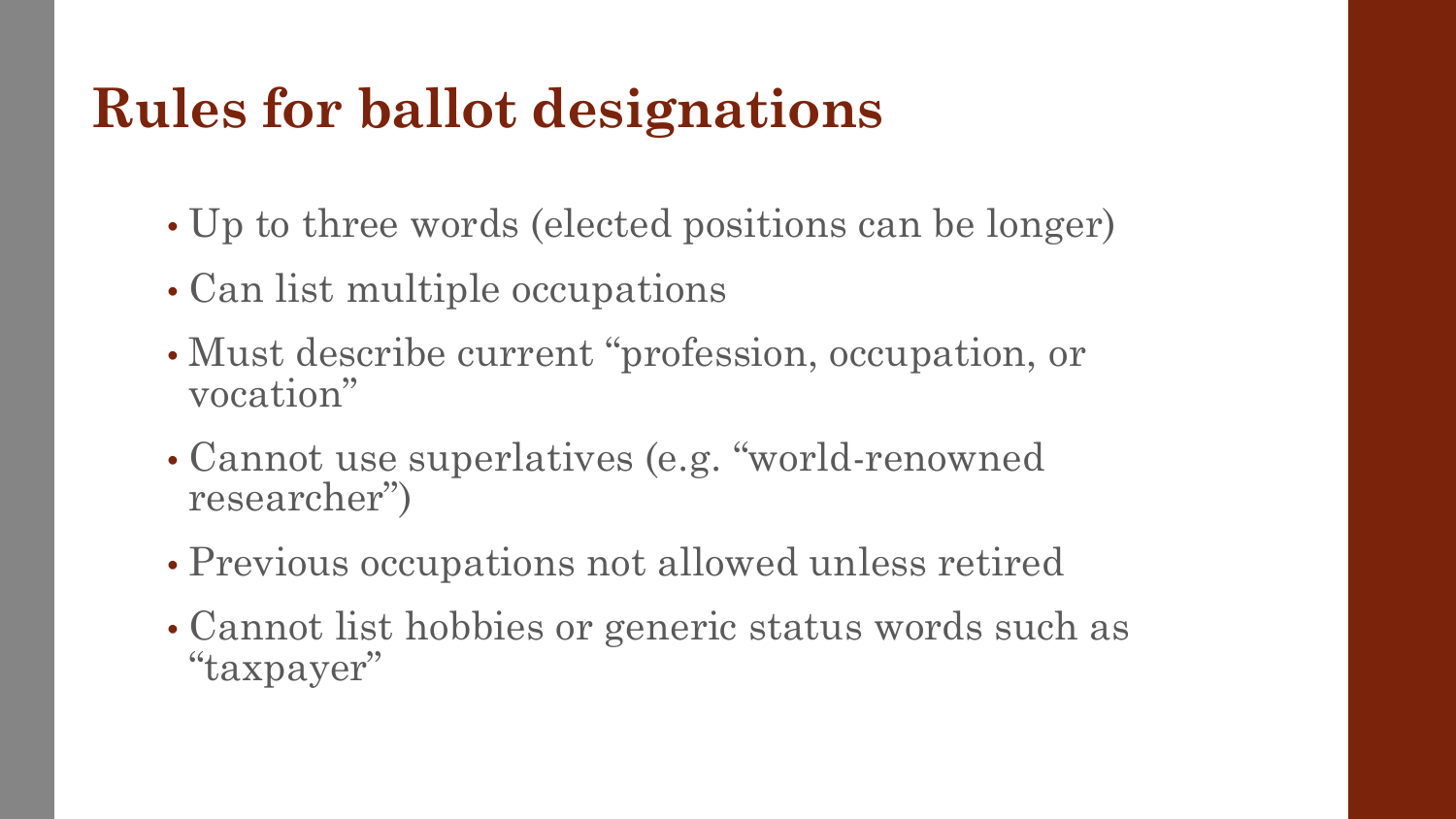## **Candidates by occupation**

| Occupation               | Number of  | Percent* |
|--------------------------|------------|----------|
|                          | candidates |          |
| Businessperson           | 475        | 25.6     |
| Incumbents               | 355        | 19.1     |
| <b>Elected officials</b> | 158        | 8.5      |
| (not incumbents)         |            |          |
| Educator                 | 140        | 7.5      |
| Attorney                 | 131        | 7.1      |
|                          |            |          |
| None of the above        | 774        | 41.7     |

*\* Percentages do not add up to 100% because some candidates are categorized in more than one occupation.*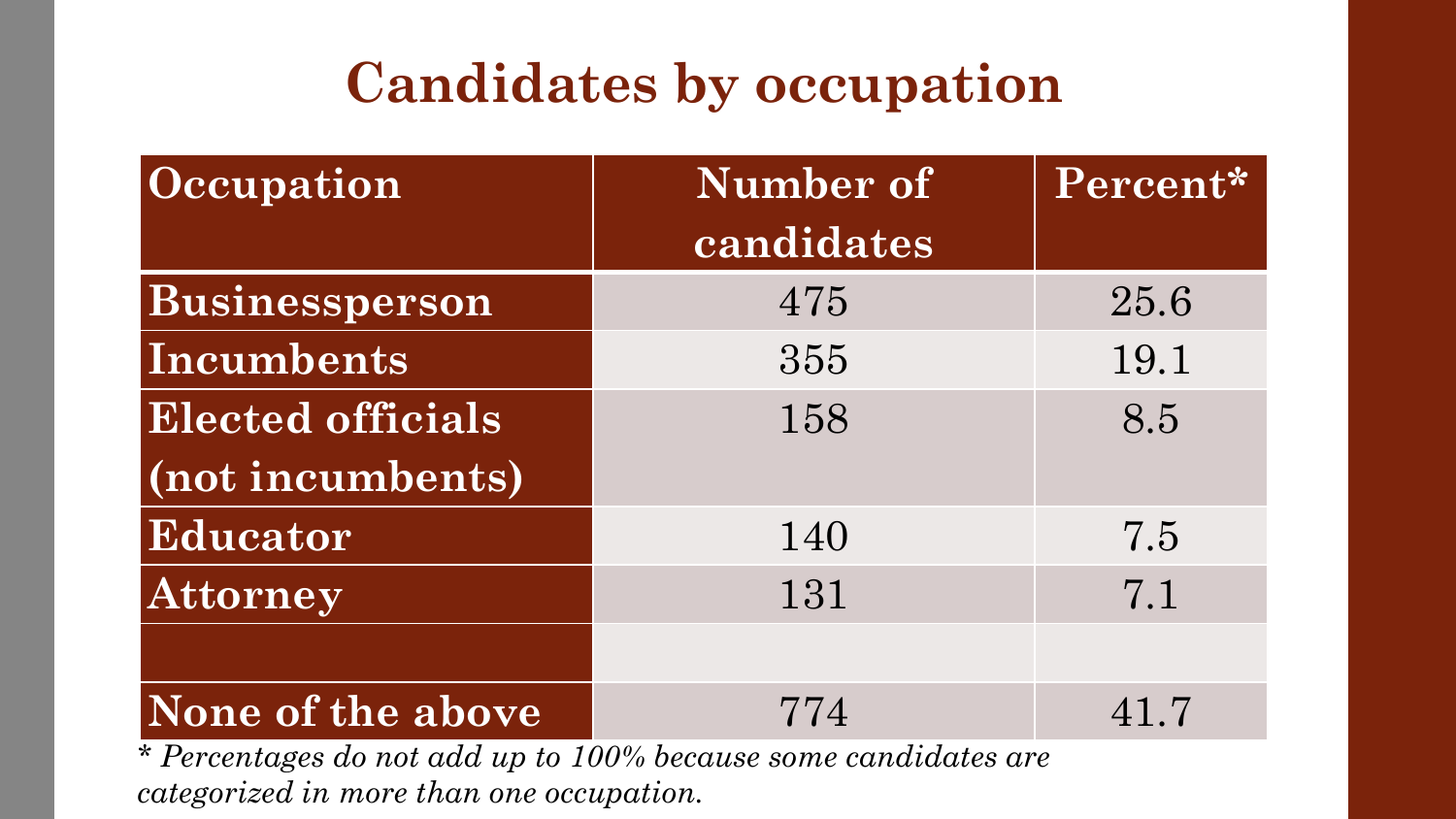## **Success of non-incumbents by occupation**

| <b>Occupation</b>       | Percent | Percent               | Percent |
|-------------------------|---------|-----------------------|---------|
|                         | won     | advanced to<br>runoff | lost    |
| <b>Elected official</b> | 39.2    | 10.8                  | 50.0    |
| (not incumbents)        |         |                       |         |
| Businessperson          | 22.7    | 3.7                   | 73.6    |
| <b>Attorney</b>         | 22.3    | 3.3                   | 74.4    |
| Educator                | 19.7    | 6.3                   | 74.0    |
| All other               | 13.8    | 8.3                   | 83.3    |
| occupations             |         |                       |         |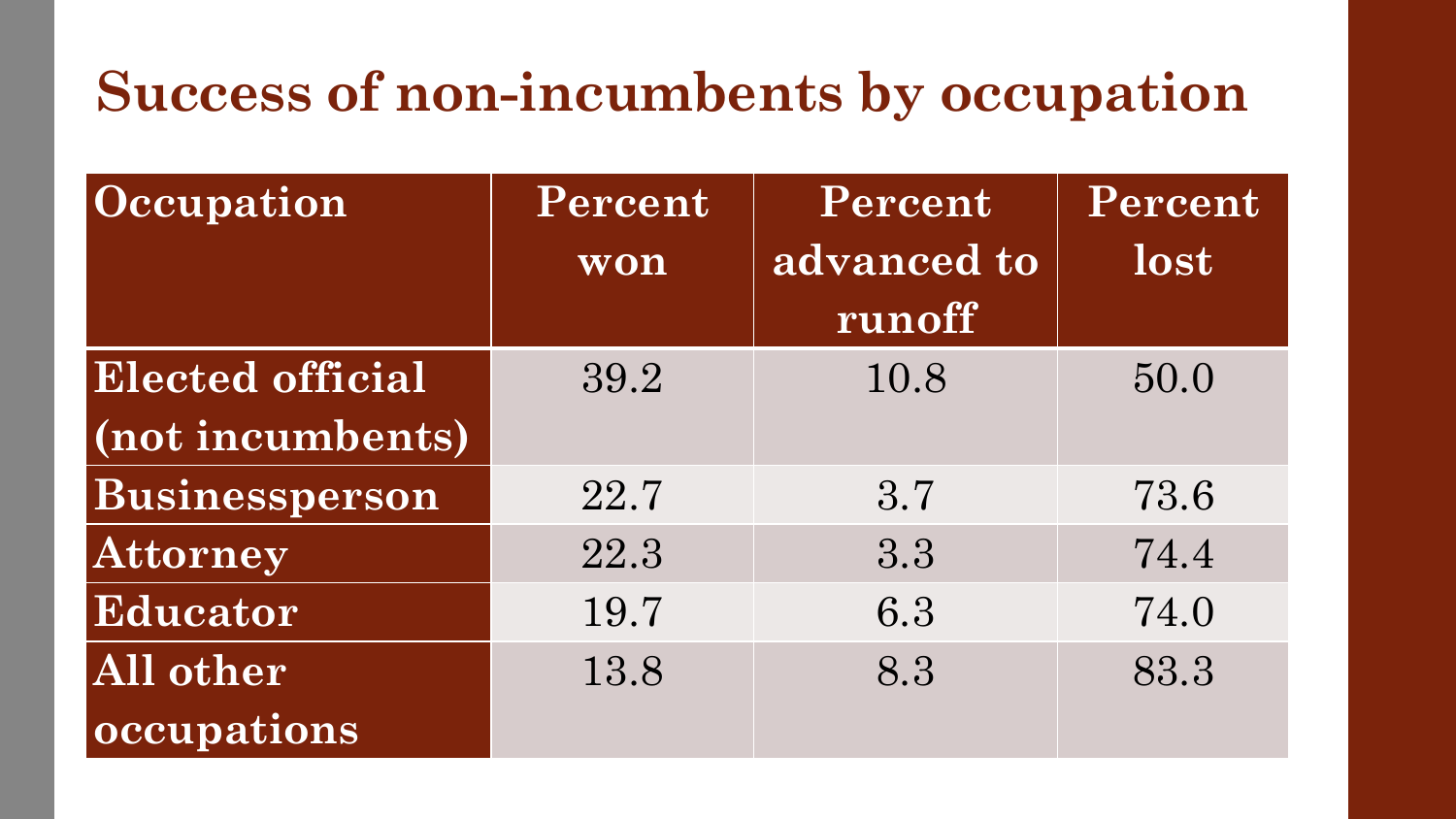#### **OLS regression predicting vote share**

|                       | All cities           | <b>Cities with less</b><br>than 100,000 RV |
|-----------------------|----------------------|--------------------------------------------|
| Businessperson        | $1.77(.814)^*$       | .564(1.004)                                |
| Attorney              | 2.05(1.38)           | 1.46 (1.866)                               |
| Educator              | .999(1.34)           | .538(1.76)                                 |
| Holds elective office | 20.189 (.839)***     | $14.703(1.007)$ ***                        |
| # of candidates       | $-2.65$ $(.085)$ *** | $-3.09$ $(.128)$ ***                       |
| Gender                | $-.020(.062)$        | .041(.068)                                 |
|                       |                      |                                            |
| Adjusted R-squared    | .510                 | .519                                       |

Entries are unstandardized coefficients with standard errors in parentheses \* p<.05; \*\*p<.01; \*\*\*p<.001